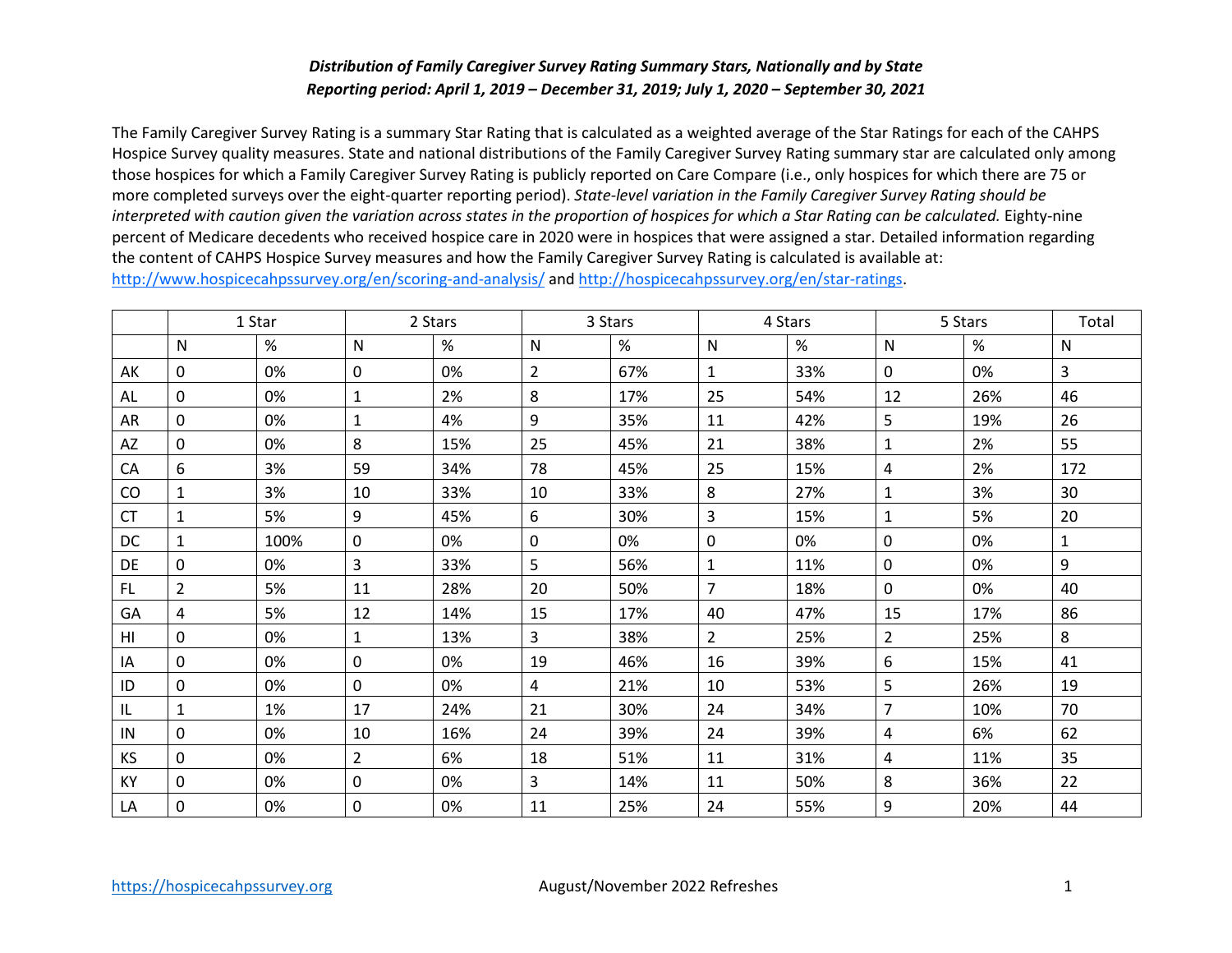## *Distribution of Family Caregiver Survey Rating Summary Stars, Nationally and by State Reporting period: April 1, 2019 – December 31, 2019; July 1, 2020 – September 30, 2021*

|                | 1 Star         |      | 2 Stars                 |      | 3 Stars                 |     | 4 Stars        |      | 5 Stars                 |     | Total |
|----------------|----------------|------|-------------------------|------|-------------------------|-----|----------------|------|-------------------------|-----|-------|
|                | N              | $\%$ | ${\sf N}$               | $\%$ | N                       | %   | N              | $\%$ | N                       | %   | N     |
| MA             | 0              | 0%   | $\overline{\mathbf{4}}$ | 9%   | 14                      | 30% | 24             | 51%  | 5                       | 11% | 47    |
| <b>MD</b>      | $\mathbf{1}$   | 5%   | 4                       | 18%  | 6                       | 27% | 11             | 50%  | $\mathbf 0$             | 0%  | 22    |
| <b>ME</b>      | 0              | 0%   | 0                       | 0%   | 5                       | 38% | $\overline{7}$ | 54%  | $\mathbf{1}$            | 8%  | 13    |
| MI             | 0              | 0%   | $\overline{7}$          | 9%   | 35                      | 44% | 32             | 41%  | 5                       | 6%  | 79    |
| <b>MN</b>      | $\mathbf 0$    | 0%   | $\overline{2}$          | 5%   | 25                      | 57% | 12             | 27%  | 5                       | 11% | 44    |
| <b>MO</b>      | 0              | 0%   | 4                       | 6%   | 19                      | 30% | 27             | 43%  | 13                      | 21% | 63    |
| <b>MS</b>      | $\mathbf 0$    | 0%   | $\mathbf 0$             | 0%   | 9                       | 32% | 13             | 46%  | 6                       | 21% | 28    |
| MT             | $\mathbf{1}$   | 9%   | $\overline{\mathbf{3}}$ | 27%  | $\overline{3}$          | 27% | $\overline{3}$ | 27%  | $\mathbf{1}$            | 9%  | 11    |
| <b>NC</b>      | 0              | 0%   | $\mathbf{1}$            | 2%   | 11                      | 21% | 32             | 60%  | $\boldsymbol{9}$        | 17% | 53    |
| <b>ND</b>      | $\mathbf 0$    | 0%   | $\mathbf 0$             | 0%   | $\overline{3}$          | 50% | 3              | 50%  | 0                       | 0%  | 6     |
| <b>NE</b>      | $\mathbf 0$    | 0%   | 0                       | 0%   | 14                      | 64% | $\overline{7}$ | 32%  | $\mathbf{1}$            | 5%  | 22    |
| <b>NH</b>      | $\mathbf 0$    | 0%   | $\mathbf{1}$            | 7%   | $\overline{\mathbf{3}}$ | 21% | 9              | 64%  | $\mathbf{1}$            | 7%  | 14    |
| <b>NJ</b>      | $\mathbf{1}$   | 2%   | 14                      | 33%  | 12                      | 29% | 15             | 36%  | 0                       | 0%  | 42    |
| <b>NM</b>      | 0              | 0%   | $\overline{3}$          | 19%  | 8                       | 50% | 4              | 25%  | $\mathbf{1}$            | 6%  | 16    |
| <b>NV</b>      | $\mathbf 0$    | 0%   | $\overline{2}$          | 13%  | $\overline{7}$          | 44% | 6              | 38%  | $\mathbf{1}$            | 6%  | 16    |
| <b>NY</b>      | $\overline{2}$ | 6%   | $\overline{2}$          | 6%   | 11                      | 31% | 17             | 47%  | $\overline{\mathbf{4}}$ | 11% | 36    |
| OH             | $\mathbf 0$    | 0%   | 12                      | 14%  | 38                      | 44% | 29             | 33%  | 8                       | 9%  | 87    |
| OK             | $\mathbf 0$    | 0%   | $2^{\circ}$             | 5%   | 18                      | 41% | 19             | 43%  | 5                       | 11% | 44    |
| <b>OR</b>      | $\mathbf 0$    | 0%   | 5                       | 13%  | 16                      | 41% | 16             | 41%  | $\overline{2}$          | 5%  | 39    |
| PA             | $\mathbf 0$    | 0%   | 9                       | 8%   | 37                      | 35% | 53             | 50%  | 8                       | 7%  | 107   |
| PR             | $\mathbf 0$    | 0%   | 5                       | 63%  | $\overline{3}$          | 38% | $\mathbf 0$    | 0%   | $\pmb{0}$               | 0%  | 8     |
| R <sub>l</sub> | $\overline{0}$ | 0%   | $\mathbf{1}$            | 17%  | $2^{\circ}$             | 33% | $\overline{3}$ | 50%  | 0                       | 0%  | 6     |
| <b>SC</b>      | $\mathbf 0$    | 0%   | 0                       | 0%   | 13                      | 32% | 23             | 56%  | 5                       | 12% | 41    |
| SD             | $\mathbf 0$    | 0%   | 3                       | 33%  | $2^{\circ}$             | 22% | $\overline{4}$ | 44%  | $\overline{0}$          | 0%  | 9     |
| <b>TN</b>      | $\mathbf 0$    | 0%   | $\overline{3}$          | 7%   | 10                      | 23% | 26             | 60%  | 4                       | 9%  | 43    |
| <b>TX</b>      | 4              | 3%   | 34                      | 22%  | 48                      | 31% | 55             | 36%  | 12                      | 8%  | 153   |
| <b>UT</b>      | 0              | 0%   | $\overline{2}$          | 11%  | 10                      | 56% | 5              | 28%  | $\mathbf{1}$            | 6%  | 18    |